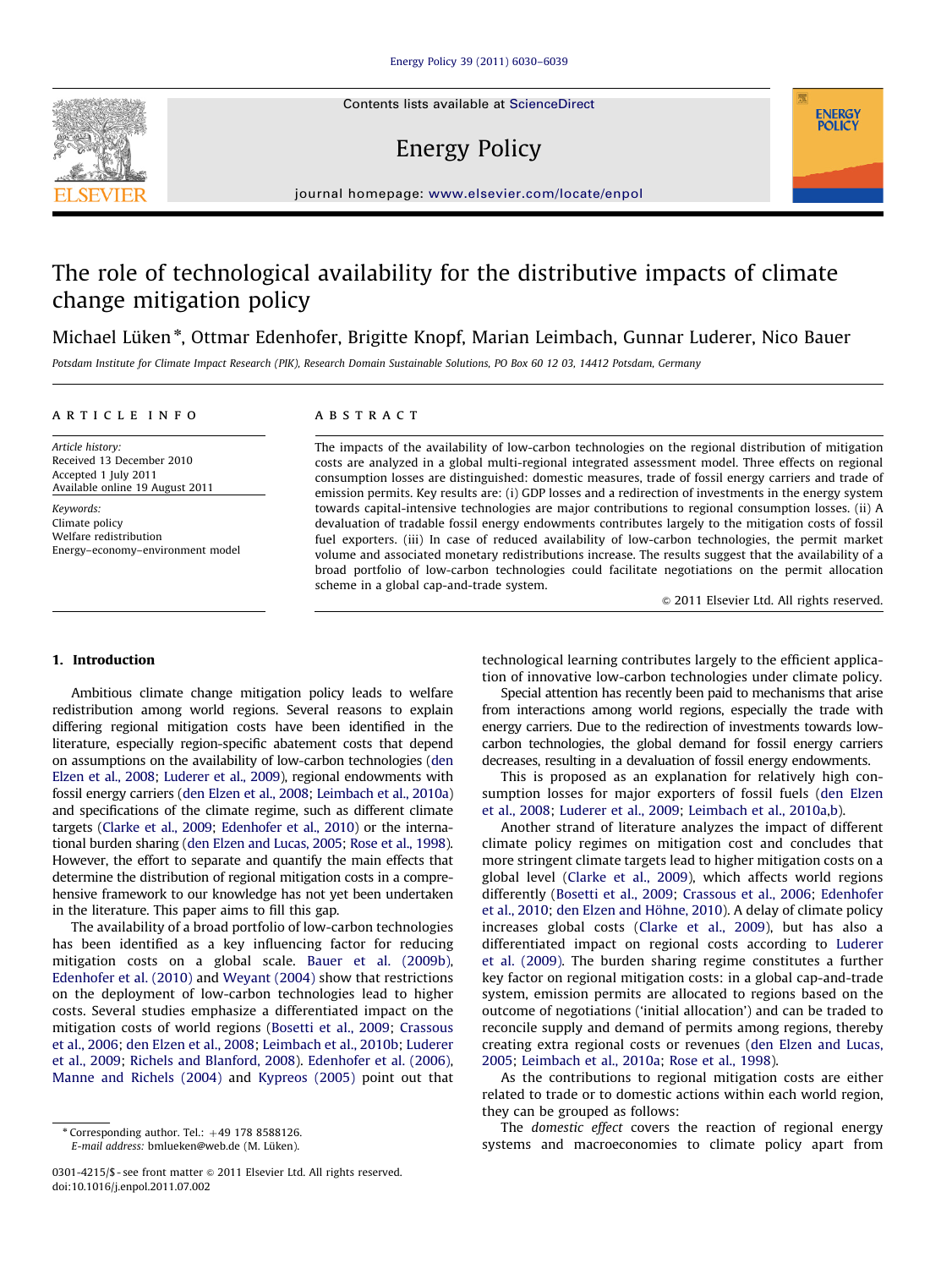changed trade flows.<sup>1</sup> If restrictions on low-carbon technologies are assumed, regional abatement strategies and consequently the domestic components change.

The energy trade effect quantifies changed profits from the trade with energy carriers under climate policy, which is modified by technology restrictions as well. In particular, this effect covers the devaluation of tradable fossil energy carriers.

The permit trade effect accounts for revenues from trade with emission permits in a global cap-and-trade system. The revenues have a purely distributional effect on the regional consumption without affecting their investment decisions, if a free flow of capital as well as an unrestricted permit market without market power is assumed ('separability of efficiency and equity', see [Manne and Stephan, 2005](#page-9-0) and references there in), so that the efficient market allocation of permits is not influenced by the initial allocation. The permit trade effect comprises the influence of the supply with permits (subject to the initial allocation) as well as the demand for permits and the carbon price (subject to the availability of low-carbon technologies).

Various links exist between the influencing factors on mitigation costs. [Luderer et al. \(2009\)](#page-9-0) point out that pessimistic assumptions on technologies induce a higher carbon price and therefore higher monetary flows in response to permit trade, so that the distributive impact of different permit allocation schemes is higher. [Den Elzen et al. \(2008\)](#page-9-0) report regional costs under different assumptions on both the climate target stringency and the initial permit allocation. [Leimbach et al. \(2010b\)](#page-9-0) emphasize the relevance of the interdependence of international trade and technological development for regional mitigation costs.

The aim of this paper is to quantify the impact of domestic and trade effects on regional mitigation costs, and to analyze how assumptions on the availability of low-carbon technologies and on the initial permit allocation scheme influence the effects. For this purpose, we present an economic decomposition method that allows us to compute differentiated contributions to regional costs. The idea to quantify distinct contributions that add up to a total loss can be traced back to [Harberger \(1964\)](#page-9-0) and [Diewert](#page-9-0) [\(1981\)](#page-9-0) in a static framework, and [Diewert \(1985\)](#page-9-0) in a dynamic one. In the context of global climate policy, similar approaches have been applied using Computable General Equilibrium models, for example Böhringer and Rutherford (2000). The present study uses an intertemporal model that allows for a consistent valuation of domestic and trade effects.

The investigation of model scenarios over a long time horizon is inevitable for understanding effects on regional mitigation costs [\(Knopf et al., 2010\)](#page-9-0). Suitable models need to describe the integrated dynamics of regional energy systems, represent longterm macroeconomic growth, and account for trade flows and market equilibria under full flexibility in the timing and location of emission reductions. Compared to Computable General Equilibrium models, which are (besides their particular strengths) not intended to cover long-term intertemporal dynamics, the multiregional integrated assessment model REMIND-R ([Leimbach et al.,](#page-9-0) [2010a,b\)](#page-9-0) is well suited for this study.

The paper is structured as follows. Section 2 describes the model REMIND-R. [Section 3](#page-2-0) introduces the economic decomposition method. [Section 4](#page-3-0) documents the definition of model scenarios. The results are presented in [Section 5](#page-3-0). Finally, [Section](#page-7-0) [6](#page-7-0) contains a discussion of the results and their implications for future climate negotiations.

#### 2. The model REMIND-R

REMIND-R [\(Leimbach et al., 2010a,b](#page-9-0)) is a global multi-regional integrated assessment model that couples a stylized top-down macroeconomic growth module with a detailed bottom-up energy system module.2 The advantage of the hard-link between the modules is that it guarantees a simultaneous equilibrium of both energy and capital markets ([Bauer et al., 2008](#page-8-0)). The model comprises eleven regions<sup>3</sup> that are represented by individually calibrated macroeconomy and energy system modules and the objective to maximize intertemporally aggregated welfare. In the following, features of the model with particular relevance for this study are introduced in detail.

The first important model feature comprises technological flexibility. The energy system module contains a variety of existing and future energy transformation technologies, described by detailed techno-economic parameters and specific  $CO<sub>2</sub>$  emissions. The model is flexible in its choice of energy conversion technologies. However, the deployment of a technology requires investments into capacities that must be used until the end of their technical lifetimes, as well as availability of the respective primary energy carrier.

Reserves of exhaustible energy carriers (coal, natural gas, oil, uranium) are highly unevenly distributed among regions as depicted in [Fig. 1;](#page-2-0) a mismatch of their regional demand and supply induces trade flows. Renewable energy carriers (wind, solar, hydro and geothermal energy) and biomass are limited by region-specific potential constraints and cannot be traded.

Various low-carbon technologies are available in REMIND-R: renewable energy, thermal nuclear reactor and fossil- or biomassbased technologies with Carbon Capture and Storage (CCS).<sup>4</sup> Together with the options to increase energy efficiency or to decelerate economic growth, these technologies allow for a flexible response to a climate policy target with respect to welfare maximization.<sup>5</sup> The relevance of certain technologies for the costs of climate policy can be assessed in scenarios with constraints on their respective deployment.

The second important model feature is the role of initial allocation and trade of emission permits. In climate policy scenarios, a global cap-and-trade-system is assumed in REMIND-R. Tradable emission permits are initially allocated to model regions as their national emission budget. Domestic emissions of a region must be covered by permits, so a mismatch of demand for permits (the market allocation) and supply of permits (the initial allocation) induces trade flows. The model assumes efficient global markets and, therefore, a free flow of capital between regions. Under this assumption, optimal investment decisions and hence also the market allocation of permits are

<sup>4</sup> Biomass-based technologies with CCS are assumed to result in negative emissions.

<sup>5</sup> Unrealistic capacity additions into thermal nuclear reactors are avoided by imposing adjustment costs, as described in [Bauer et al. \(2010\)](#page-8-0).

Please note that our definition is different than the common use of the term in studies working with Computable General Equilibrium models. (E.g. Böhringer and Rutherford (1999) distinguish a 'domestic market effect' at constant prices from a purely price-induced effect.) The domestic effect as it is defined here covers also the indirect impact of climate policy on regional energy systems and macroeconomies by terms of trade effects.

 $2$  On  $\langle$  [http://www.pik-potsdam.de/research/research-domains/sustainable](http://www.pik-potsdam.de/research/research-domains/sustainable-solutions/models/remind/remind-code)[solutions/models/remind/remind-code](http://www.pik-potsdam.de/research/research-domains/sustainable-solutions/models/remind/remind-code)  $\rightarrow$  the technical description of REMIND-R is available. REMIND-R is programmed in GAMS. The code is available from the authors on request. The version we use in this study (REMIND-R1.2) corresponds to the version in [Leimbach et al. \(2010b\)](#page-9-0) except for minor adjustments in calibration.

<sup>3</sup> USA—United States of America, EUR—European Union (27 countries), JPN—Japan, CHN—China, IND—India, RUS—Russia, AFR—Sub-Saharan Africa (excluding Republic of South Africa), MEA—Middle East and North Africa, OAS—Other Asia, LAM—Latin America, ROW—Rest of the World (Canada, Australia, Republic of South Africa, Rest of Europe).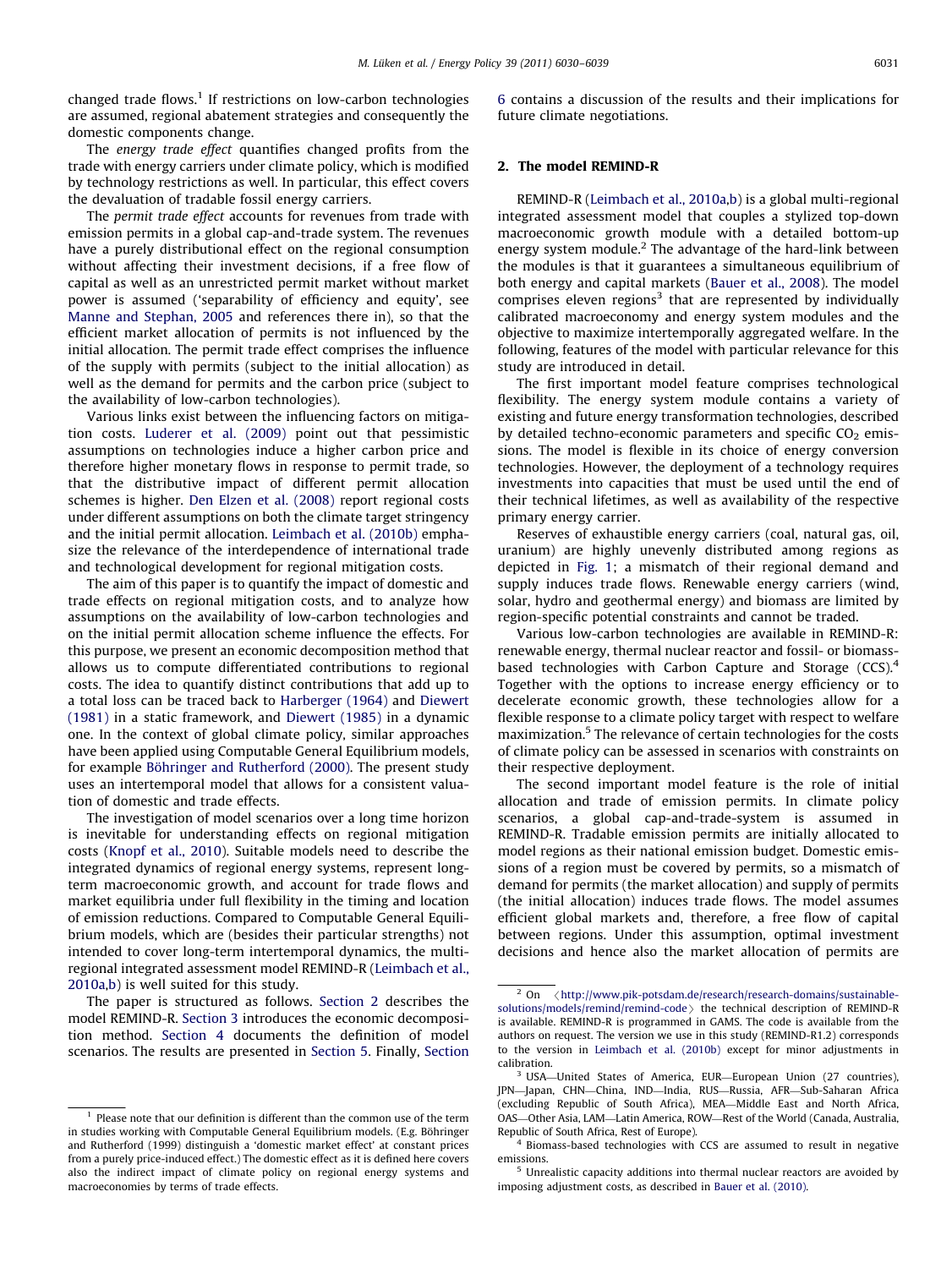<span id="page-2-0"></span>

Fig. 1. Reserve endowments of exhaustible primary energy carriers, based on Enerdata. Most recent data is available on [http://www.enerdata.fr/enerdatauk/](http://www.enerdata.fr/enerdatauk/index.html) [index.html.](http://www.enerdata.fr/enerdatauk/index.html)

independent from the initial allocation of permits, so that revenues from permit trade have a purely distributional effect on regional consumption. Global consumption losses are not influenced by redistributions among regions and are thus not influenced by the initial allocation as well.

Third, the model approach to trade in general is crucial for this study. Model regions interact via world trade of exhaustible energy carriers (coal, oil, natural gas, uranium), an aggregate macroeconomic good (measured in monetary units) and emission permits. Trade balances require that exports equal imports of each tradable good in every time step. Global prices are derived endogenously from shadow prices of these balance equations. Tradable primary energy carriers constitute endowments of exporting regions, hence trade implies an exchange of ownership in REMIND-R. Increasing extraction costs are anticipated by exporters, so trade prices account for scarcity rents. The allocation of emission permits can be regarded as distribution of an additional endowment among regions. While endowments with energy carriers are subject to natural conditions, the initial permit allocation can be designed due to political or normative considerations.

For each region r, monetary equivalents of trade flows need to be balanced over the entire time horizon. With  $X_{E,i}$  as the net export of energy carrier *i* (coal, natural gas, oil and uranium),  $X_p$  as the net export of emission permits,  $X_G$  as the net export of the final good and  $p_{E,i}$ ,  $p_p$  and  $p_G$  as the respective present value prices,<sup>6</sup> the intertemporal trade balance reads

$$
\sum_{t} \left( \sum_{i} p_{E,i}(t) X_{E,i}(t,r) + p_p(t) X_p(t,r) + p_G(t) X_G(t,r) \right) = 0 \quad \forall r \tag{1}
$$

In order to co-ordinate the export and import decisions of the individual regions, and to achieve an equilibrium solution for trade flows, REMIND-R uses the Negishi-approach [\(Manne and](#page-9-0) [Rutherford, 1994](#page-9-0); [Leimbach and Toth, 2003](#page-9-0)). The model calculates a Pareto solution between regions, corresponding to the general market equilibrium in the absence of externalities. Climate policy implies a redirection of trade flows due to lower demand for relatively carbon-intense energy carriers and additional demand for emission permits, adjusted by accordingly redirected flows of aggregate good trade.

The fourth important aspect is the calculation of regional consumption in the macroeconomic module of REMIND-R, as we follow the approach to measure mitigation costs in terms of discounted consumption losses. A pure rate of time preference of 3% is assumed. An aggregate good is produced by combining capital, labor and various final energy types, described by a nested CES production function. A macroeconomic budget equation balances the production output Y with net exports of the aggregate good  $X_G$ , consumption C, investment into the macroeconomic capital stock I and energy system costs  $G_{ESM}$ :

$$
Y(t,r) - X_G(t,r) = C(t,r) + I(t,r) + G_{ESM}(t,r) \quad \forall t, r
$$
 (2)

Climate policy constraints affect consumption along two lines. On the one hand, costs for the domestic energy system  $G_{FSM}$  as well as investments into the macroeconomic capital stock I are modified. On the other hand, redirected trade flows imply a changed contribution of good trade  $X<sub>G</sub>$  in the macroeconomic budget. Consequently, by considering differences between scenarios with and without climate policy in Eqs. (1) and (2), consumption losses can be traced back to domestic and traderelated contributions, as will be shown in the next section.

## 3. Economic decomposition method

The economic decomposition method allows us to decompose regional consumption losses between a business as usual scenario and a climate policy scenario into domestic and trade-related components.<sup>7</sup> Decomposition methods are frequently used for the analysis of results generated by Computable General Equilibrium models, but existing methods, e.g. as developed by Böhringer and [Rutherford \(1999,](#page-8-0) [2000](#page-8-0)) and [Harrison et al. \(2000\),](#page-9-0) are not appropriate for the analysis of mitigation costs in an intertemporal perspective.

We use the macroeconomic budget, Eq. (2), to explain the intertemporally aggregated consumption differences as the sum of domestic components plus differences in revenues from trade in the final good. In order to integrate revenues from energy and permit trade, we consider the intertemporal trade balance, Eq. (1), which requires a conversion of the macroeconomic budget to present value prices and summation over time. For a comparison of the business as usual scenario and a climate policy scenario, it is crucial to apply a common time path of good prices for discounting. The details of the formal derivation can be found in the [appendix](#page-8-0). Finally, regional cumulative consumption differences between business as usual scenario and climate policy scenario can be expressed as the sum of six components:

$$
\Delta C(r) = (\Delta Y(r) - \Delta I(r) - \Delta G_{inv}(r) - \Delta G_{fuel}(r)) + \sum_{i} \Delta X_{E,i}(r) + \Delta X_{p}(r) \quad \forall r
$$
\n(3)

The first four components (differences in GDP generation  $\Delta Y$ , investments into the macroeconomic capital stock  $\Delta I$ , investment costs in the energy system including O&M costs  $\Delta G_{inv}$  and fuel costs  $\Delta G_{fuel}$ ) can be attributed to the domestic effect, defined as the reaction of regional energy systems and macroeconomies apart from changed trade flows. The fifth component measures the net trade effect of primary energy carriers *i*,  $\Sigma_i \Delta X_{E,i}$ , and the sixth component quantifies the permit trade effect  $\Delta X_p$ . Trade effects relate to profits and costs from trade and hence cover price effects as well as volume effects.

<sup>6</sup> Present value prices account for the endogenous discounting of future prices.

 $7\,$  A preliminary version of the method has already been applied by [Bauer et al.](#page-8-0) [\(2009a\)](#page-8-0). In this paper, we contribute a higher degree of disaggregation of effects and the formal derivation of the method. A similar method to separate revenues on the permit market from other effects has been developed by [Luderer et al.](#page-9-0) [\(2009\).](#page-9-0)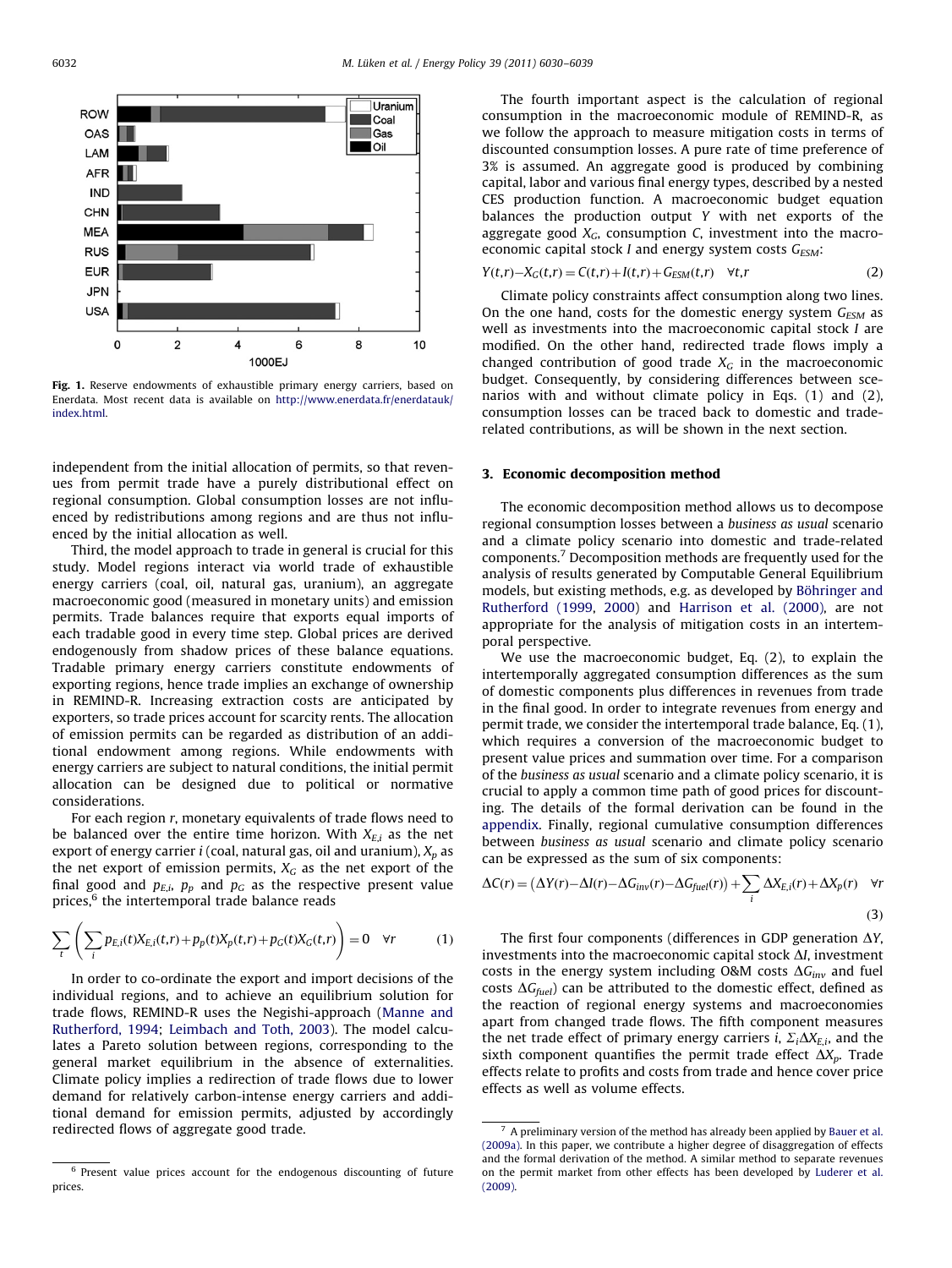## <span id="page-3-0"></span>4. Scenarios

This section explains our representation of climate policy by a target on  $CO<sub>2</sub>$  emissions from the energy sector and defines a series of scenarios with different assumptions on the portfolio of technologies and the permit allocation scheme. A business as usual scenario without any climate policy target or technology restriction acts as common base case for all climate policy scenarios. In climate policy scenarios, we assume a budget target for  $CO<sub>2</sub>$ emissions from the energy sector that restricts cumulative emissions in the period 2005–2100 to 400 GtC. The timing of emission reductions is not regulated.

The use of a carbon budget is inspired by [Meinshausen et al.](#page-9-0) [\(2009\),](#page-9-0) who find that cumulative  $CO<sub>2</sub>$  emissions in 2000–2050 are a robust indicator of the probability to limit global temperature increase to 2  $\degree$ C relative to pre-industrial. A probability of 50% can be obtained by limiting  $CO<sub>2</sub>$  emissions from all sectors until 2050 below 1437 GtCO<sub>2</sub>, equivalent to 392 GtC ([Meinshausen et al.,](#page-9-0) [2009\)](#page-9-0). In order to define a  $CO<sub>2</sub>$  budget of energy-related emissions for the analyzed time horizon, additional assumptions are needed: 92 GtC are subtracted to account for emissions before 2005 and land use-related  $CO<sub>2</sub>$  emissions until 2050, and an estimate of 100 GtC for emissions in 2050–2100 is added.<sup>8</sup>

From the perspective of this study, budget targets bear two advantages over climate policy targets referring to concentrations, radiative forcings, or temperature. First, the same budget can be applied in different technology scenarios, allowing for a comparison of monetary effects; in contrast, e.g. a temperature target would imply different emission budgets in different technology scenarios. Second, uncertainties within the climate system are not relevant in the analysis.

The following four climate policy scenarios with different assumptions on the availability of technologies are performed:

- allTech: the full portfolio of technologies is available.
- $\bullet$  nucfx: the use of nuclear power is restricted to the level in the business as usual scenario.
- renewfx: the use of renewable energy sources is restricted to respective levels in the business as usual scenario. Biomass use is not restricted.
- ccsoff: CCS technologies are not available.

We consider the following schemes for the initial allocation of emission permits among regions:

- Reference: the initial allocation is chosen to match the demand for permits in each region. Hence, no trade in emission permits occurs, and permit trade effects on regional consumption losses are zero.<sup>9</sup>
- C&C: contraction and convergence allocation scheme [\(Meyer,](#page-9-0) [2004\)](#page-9-0). As of 2050, the same per capita emission rights are allocated. Between 2010 and 2050, there is a smooth transition of the regional shares between grandfathering and equal per capita emissions. 2000 is assumed as the reference year for grandfathering.
- Intensity: allocation in proportion to regional GDP from the beginning over the entire time horizon.
- Equal per capita: allocation in proportion to regional population from the beginning over the entire time horizon.

## 5. Results

The results will be presented in three steps. The first subsection characterizes the global emission reduction effort and its regional market allocation in the four technology scenarios. The second subsection discusses the domestic and energy trade effect on regional consumption losses obtained by the decomposition method. Up to this point, we restrict the analysis to the reference permit allocation scheme. The third subsection analyzes the distributive consequences of permit allocation schemes and how they interfere with the availability of low-carbon technologies.

#### 5.1. Characteristics of the technology scenarios

In the business as usual scenario, energy-related  $CO<sub>2</sub>$  emissions accumulate to 1725 GtC until 2100. Compliance to the budget target of 400 GtC induces a strong reduction of emissions, as illustrated in [Fig. 2.](#page-4-0) A peak of emissions in 2015 is followed by a continuous decrease of annual emissions to –1.7 GtC/a in 2100. (See [Knopf et al. \(2010\)](#page-9-0) for a similar result in a 400 ppm scenario.) Negative emissions imply a net removal of  $CO<sub>2</sub>$  from the atmosphere by deployment of biomass with CCS, so consequently in the ccsoff scenario negative emissions are not possible. Rather, emission reductions need to begin immediately, and emissions amount to 0.8 GtC/a in 2100. The emission target is mirrored by a carbon price that increases from 5 to  $920$  \$/tCO<sub>2</sub> in 2100 in the allTech scenario. Restrictions on low-carbon technologies cause higher prices, starting at 6  $\frac{1}{2}$  (renewfx) and higher prices, starting at 6  $\frac{1}{2}$  (renewfx) and 11  $\frac{C}{2}$  (ccsoff) in 2005.<sup>10</sup>

In the business as usual scenario, the energy system is predominantly based on fossil fuels with a growing share of coal. In the allTech policy scenario, the emission target leads to a reduction of total primary energy consumption as well as a substitution towards low-carbon technologies. A strong reduction of coal consumption is most prominent, partly compensated by higher consumption of renewable energy carriers, biomass and uranium. Natural gas is consumed as a transitional option to reduce specific emissions as compared to coal. The option to generate negative emissions using biomass with CCS allows for a continued use of crude oil under climate policy; as oil is more costly to substitute than coal, the decline of oil consumption is rather modest. Changed consumption of tradable energy carriers implies a redirection of respective trade flows, e.g. the volume of coal trade is strongly reduced [\(Leimbach et al., 2010a](#page-9-0)). Increased deployment of renewable energy leads to higher investment and lower fuel costs.

In the scenarios nucfx, renewfx and ccsoff, the unrestricted technologies take up a higher share of total primary energy consumption. For example, the consumption of uranium almost doubles in 2100 in the renewfx scenario, and extended application of CCS leads to a transitionary increase of coal demand. The reduction of crude oil consumption is strongest in the ccsoff scenario.

In a global cap-and-trade system, the levelling of carbon prices among regions ensures a welfare-maximizing regional market allocation of the global emission reduction. Regions with reduction

<sup>8</sup> Models following an intertemporal welfare optimization approach typically exhibit distortionary terminal period effects which are insignificant for the results in earlier time steps. Hence, it is common practice to run intertemporal optimization models for an extended time horizon and to omit its later part for the analysis. The model time horizon covers the period from 2005 to 2150 with an additional carbon budget of 10 GtC for the period from 2105 to 2150 in climate policy scenarios.

 $9\degree$  In the absence of uncertainty, this setting is equal to a global tax regime with regional revenue recycling.

 $^{10}$  The carbon price in REMIND-R is rather low compared to other models, see [Clarke et al. \(2009\)](#page-8-0) and [Edenhofer et al. \(2010\).](#page-9-0)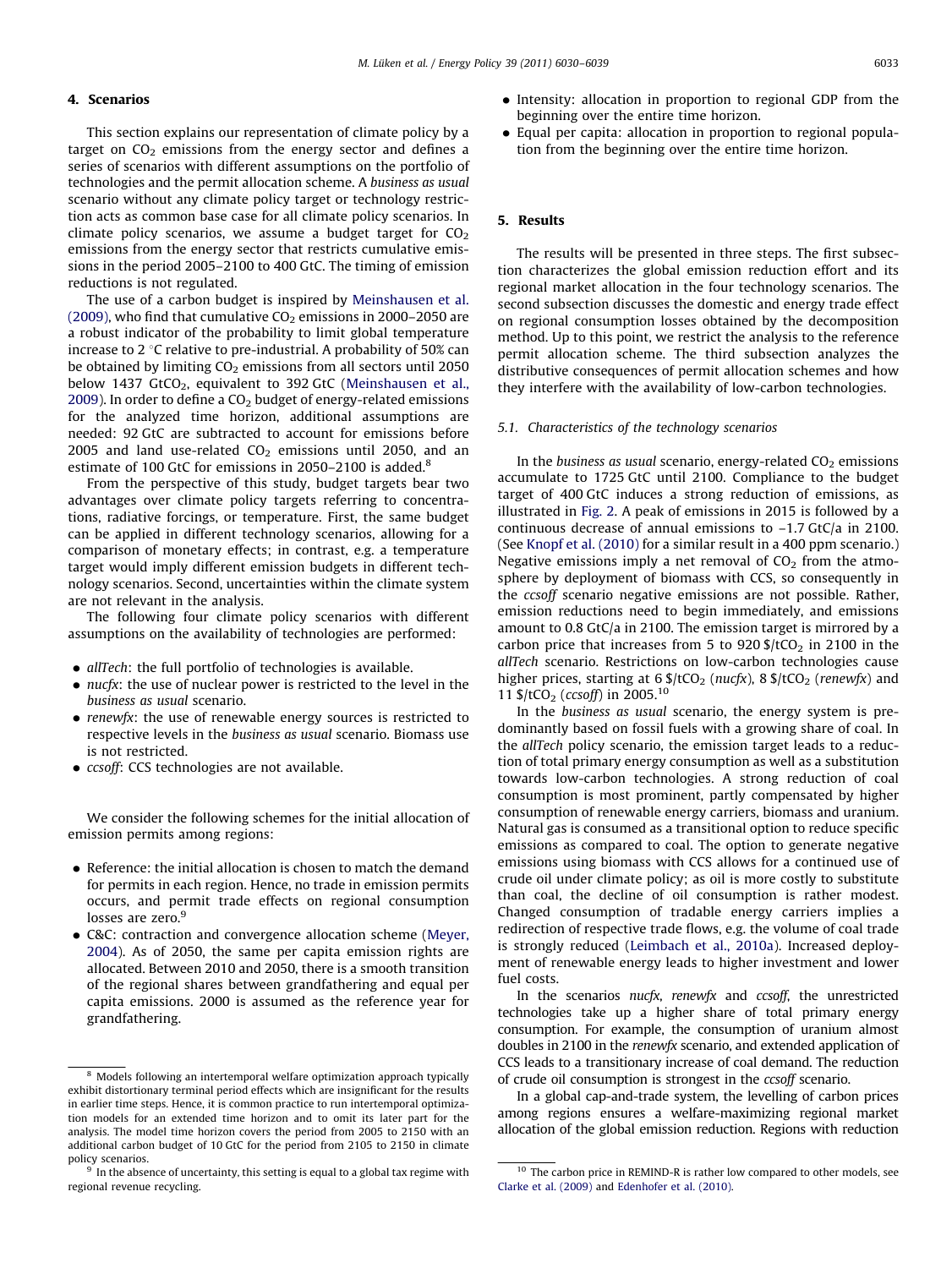<span id="page-4-0"></span>

Fig. 2. Global energy-related emissions of  $CO<sub>2</sub>$  in 2005–2100 in GtC per year.



Fig. 3. Cumulative regional emissions of  $CO<sub>2</sub>$  from the energy system in the period 2005–2100 for the technology scenarios in GtC.

possibilities at relatively low abatement costs bear high reductions. In the RUS and AFR regions, huge biomass potentials as well as Carbon Storage potentials and the exploitation of both potentials by biomass-based CCS technologies allow for significant negative emissions in the second half of the century. This outweighs positive emissions from other technologies, in particular in the time period before biomass with CCS becomes competitive. Hence, the cumulative emissions in RUS and AFR are negative (see Fig. 3). If low-carbon technologies are restricted, cumulative emissions are relocated between regions according to changed regional abatement costs. This is most significant for RUS, AFR and LAM in the *ccsoff* scenario. The global sum of cumulative emissions is by definition the same in all scenarios.

Global consumption losses amount to 0.6% of GDP in the  $all Tech$  scenario.<sup>11</sup> Regional losses deviate from the global value with RUS displaying the highest losses of 4.4% of GDP (see Fig. 4). Limitations of low-carbon technologies lead to higher



Fig. 4. Global and regional consumption losses for the technology scenarios in the reference permit allocation, in % of the GDP in the business as usual scenario.

consumption losses in most regions, in particular the unavailability of CCS, which implies more than a doubling of losses in MEA.

The economic decomposition method allows us to investigate regional consumption losses in detail. The results reported so far indicate that redirected abatement obligations, modified trade flows and a shift from fuel to investment costs contribute strongly to regional consumption losses.

5.2. Domestic and energy trade effects on regional consumption losses

The economic decomposition method allows for a quantification of domestic and trade-related effects on regional consumption losses. This section considers the reference permit allocation, so that the permit trade effect is zero.

Let us start with analyzing domestic effects, of which reductions in economic output (GDP loss) constitutes the major contribution. The GDP loss is partly counterbalanced by other components and thus exceeds the consumption loss in most regions. Restrictions on low-carbon technologies lead to a further reduction in GDP in most cases. However, some regions benefit from a reduced availability of certain technologies, in particular RUS and AFR in the ccsoff scenario. We will discuss this point in detail later.

Reduced macroeconomic growth goes along with lower investment into the macroeconomic capital stock, thereby partly counterbalancing the GDP loss. In the energy system, a shift from fossil fuel-intense technologies towards capital-intense low-carbon technologies leads to positive contributions from saved fuel expenditures and negative contributions from increased energy system investments. Due to restrictions on capital-intense technologies in the renewfx scenario, the energy system investment component is reduced and even changes sign in some regions.

Now we turn to the energy-trade effects.<sup>12</sup> The contribution of energy trade to consumption loss is rather low compared to domestic effects, except for RUS, where reduced coal export profits  $(-2.2%$  of GDP) are the largest contribution to consumption losses  $(-4.4\%$  of GDP) in the *allTech* scenario. Trade components change once restrictions on low-carbon technologies apply,

 $11$  The measure for consumption losses is the difference between the intertemporally aggregated consumption in present value terms in a policy scenario and the respective number in the business as usual scenario. Numbers are expressed in units of % of GDP.

 $12$  Please note that increased export profits or reduced import costs appear as positive components, and reduced export profits or increased import costs as negative components. Results for the direction of trade flows allow us to distinguish the cases; see [Leimbach et al. \(2010b\).](#page-9-0)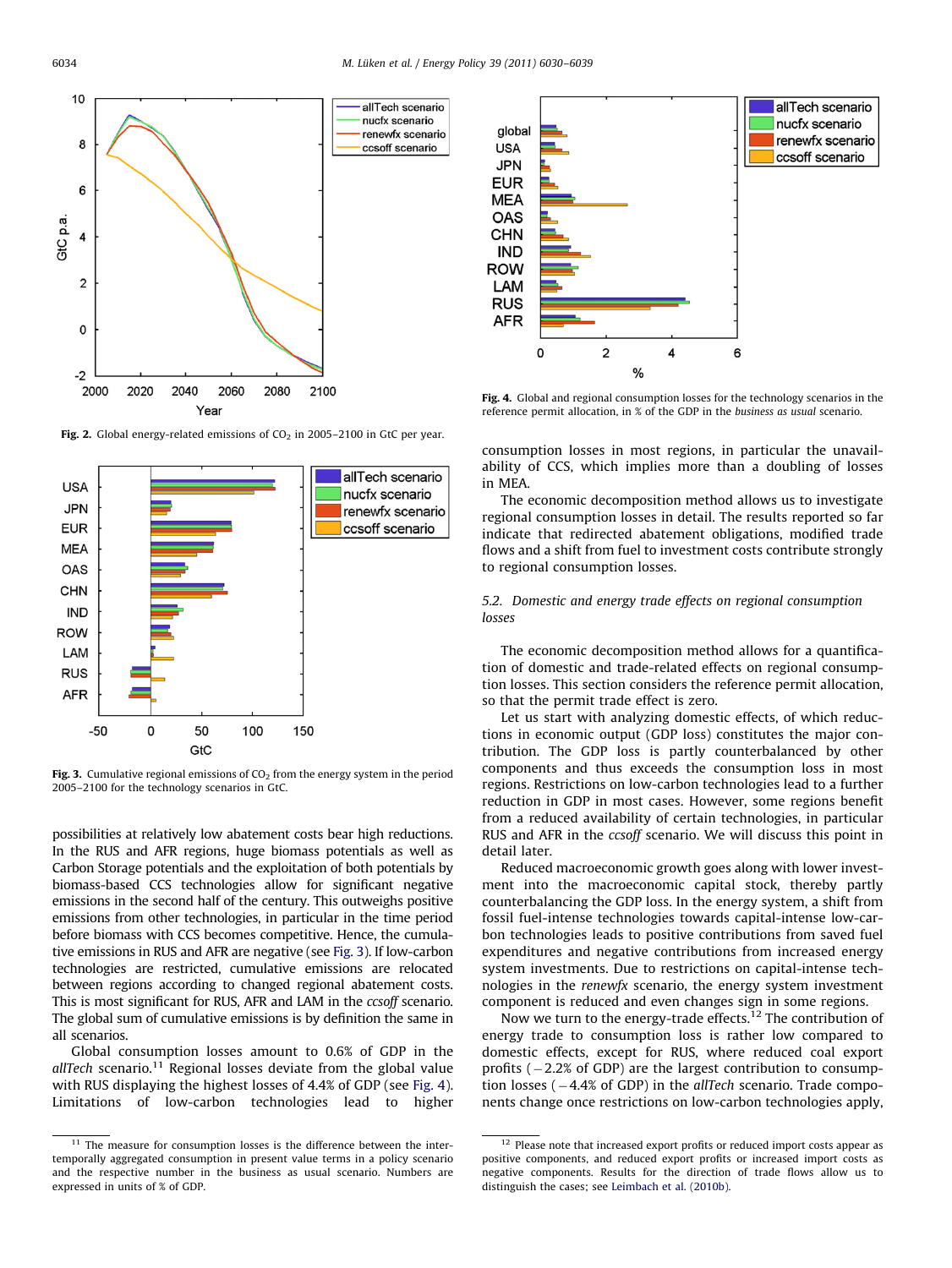

Fig. 5. Decomposition of cumulative consumption losses for resource-importing industrialized regions (USA, JPN and EUR) in % of GDP. For each region and technology scenario, the brown bar shows the consumption loss, and the stacked bar left to it shows the components. (For interpretation of the references to color in this figure legend, the reader is referred to the web version of this article.)



Fig. 6. Decomposition of cumulative consumption losses for the major fossil fuel exporting regions (RUS, MEA and ROW) in % of GDP. For each region and technology scenario, the brown bar shows the consumption loss, and the stacked bar left to it shows the components. (For interpretation of the references to color in this figure legend, the reader is referred to the web version of this article.)

for example, the role of natural gas as a transitional emission reduction option increases in the renewfx scenario compared to the allTech scenario. This results in higher import costs (for importers USA, JPN, EUR) and higher export profits (for exporters RUS, MEA).

Next, we focus on specific results for three groups of regions, starting with resource-importing industrialized regions (USA, JPN, EUR), see Fig. 5. This group can be characterized by relatively modest consumption losses and extra costs for the import of uranium and natural gas to cover higher usage of these energy carriers under climate policy. However, trade components play only a minor role compared to GDP losses.

The energy trade effect is more relevant for major fossil fuel exporting regions (RUS, MEA, ROW), see Fig. 6. Profits from coal export (RUS, ROW) and oil export (MEA, RUS to a very small extent) are reduced due to decreasing demand and lower prices under climate policy. This implies a devaluation of the exporters'



Fig. 7. Decomposition of cumulative consumption losses for developing and emerging economies (LAM, OAS, CHN, IND and AFR) in % of GDP. For each region and technology scenario, the brown bar shows the consumption loss, and the stacked bar left to it shows the components. (For interpretation of the references to color in this figure legend, the reader is referred to the web version of this article.)

coal and oil endowments.<sup>13</sup> A transitional increase in the demand for natural gas leads to a revaluation of natural gas endowments in RUS and MEA, which partially compensates for the devaluation of oil and coal endowments. Furthermore, RUS, MEA and ROW receive higher profits from uranium exports. The availability of low-carbon technologies clearly impacts the energy trade components; reduced oil demand in the ccsoff scenario leads to a stronger devaluation of oil endowments. On the contrary, a limitation of renewable energy raises natural gas demand, resulting in a stronger revaluation of natural gas endowments in the renewfx scenario.

RUS bears the highest consumption loss of all regions that even exceeds the GDP loss. This can be attributed to the coincidence of two strong negative components—the devaluation of coal endowments and strong investments into CCS technologies using biomass. [den Elzen et al. \(2008\)](#page-9-0) similarly find that both a devaluation of fossil endowments and high domestic abatement costs contribute to high mitigation costs in their model region Former Soviet Union.

For RUS, we find a lower GDP loss and consumption loss in the ccsoff scenario compared to the allTech scenario. Large deployment of biomass with CCS in RUS is not possible in the *ccsoff* scenario, so emission reductions are shifted to other regions as explained in [Section 5.1](#page-3-0). Higher emissions in RUS allow for a higher total energy consumption and hence a reduced GDP loss. In total, RUS profits from the modified market allocation of the global emission reduction in the  $cc\text{soft}$  scenario.<sup>14</sup>

Finally, we discuss specific results for emerging and developing economies LAM, OAS, CHN, IND and AFR (see Fig. 7). Consumption losses of emerging and transition economies are mainly determined by domestic effects. Regarding energy trade components, all

<sup>&</sup>lt;sup>13</sup> Given fixed supply, a demand decrease always coincides with a lower price, even if we do not point out this double effect explicitly in the following. Please note that net export losses shown in our analysis are calculated by subtracting saved extraction costs from export losses. Due to the extraction cost curve approach in REMIND-R, extraction costs should be regarded as an upper limit, so that net export losses represent a lower limit.

<sup>&</sup>lt;sup>14</sup> Please note that the total effect on regional consumption is modulated by the permit trade effect in the case of other permit allocation schemes different from the reference scheme.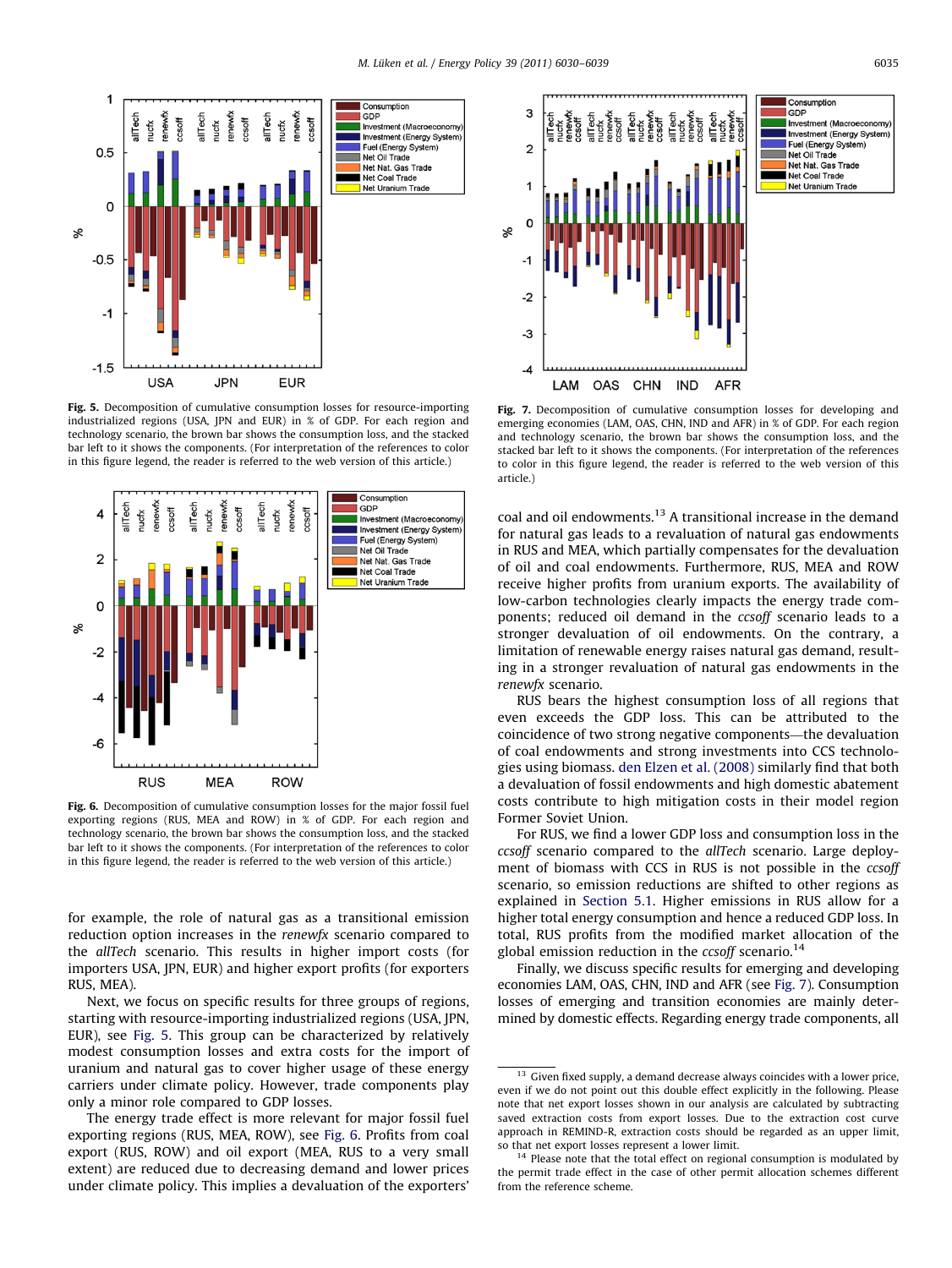regions profit from reduced coal import costs under climate policy, AFR also benefits from extra natural gas and uranium export profits, whereas IND spends more for uranium imports. High biomass potentials in LAM and AFR are used with CCS technologies. We observe similar effects as in RUS; high investments into CCS explain the large investment cost component in LAM and AFR in the allTech scenario. In the ccsoff scenario, emissions in LAM and AFR increase; GDP loss and consumption loss are reduced accordingly.



#### 5.3. Permit trade effects on regional consumption losses

Profits on the global market for emission permits constitute another component of regional consumption losses. First, we calculate the cumulative global discounted value of permits that are distributed by the initial permit allocation. Then we analyze the redistribution of regional consumption implied by different allocation schemes in the allTech technology scenario. Finally, we take the interference of technology scenarios and allocation schemes into account.

Fig. 8 displays the global discounted value of permits for each technology scenario, defined as the cumulative product of global emissions and discounted carbon price. While cumulative global emissions are the same in all technology scenarios, restrictions on low-carbon technologies lead to higher carbon prices and consequently to a higher discounted value of permits, implying larger redistributions among regions.

If CCS is not available, the value doubles from  $8.2 \times 10^{12}$  (US) to  $16.4 \times 10^{12}$ \$ (US). The initial permit allocation scheme determines the direction and size of permit trade flows and hence the regional shares of the discounted permit value. Resulting permit trade profits add to the domestic and energy trade components.

Fig. 9 shows the cumulative regional consumption losses per GDP in all technology scenarios, taking the permit trade component into account. For the reference allocation scheme consumption differences are identical to those discussed in the previous subsection. Other allocation schemes lead to redistributions of consumption among regions. The intensity allocation is in general favorable for industrialized regions, whereas the equal per capita allocation is more attractive for low-income regions (esp. AFR and Fig. 8. Global discounted value of permits in  $10^{12}$ \$ (US). IND IND. The C&C allocation takes a position in between. The colored



Fig. 9. Impact of the permit trade effect on regional consumption losses in % of GDP. Filled circles: reference allocation. Open circles: intensity allocation. Stars: C&C allocation. Triangle: equal per capita allocation. Notice the different scaling of the y-axis in the subfigures. (a) Resource-importing industrialized regions; (b) major fossil fuel exporting regions; (c) developing and emerging economies. (For interpretation of the references to color in this figure legend, the reader is referred to the web version of this article.)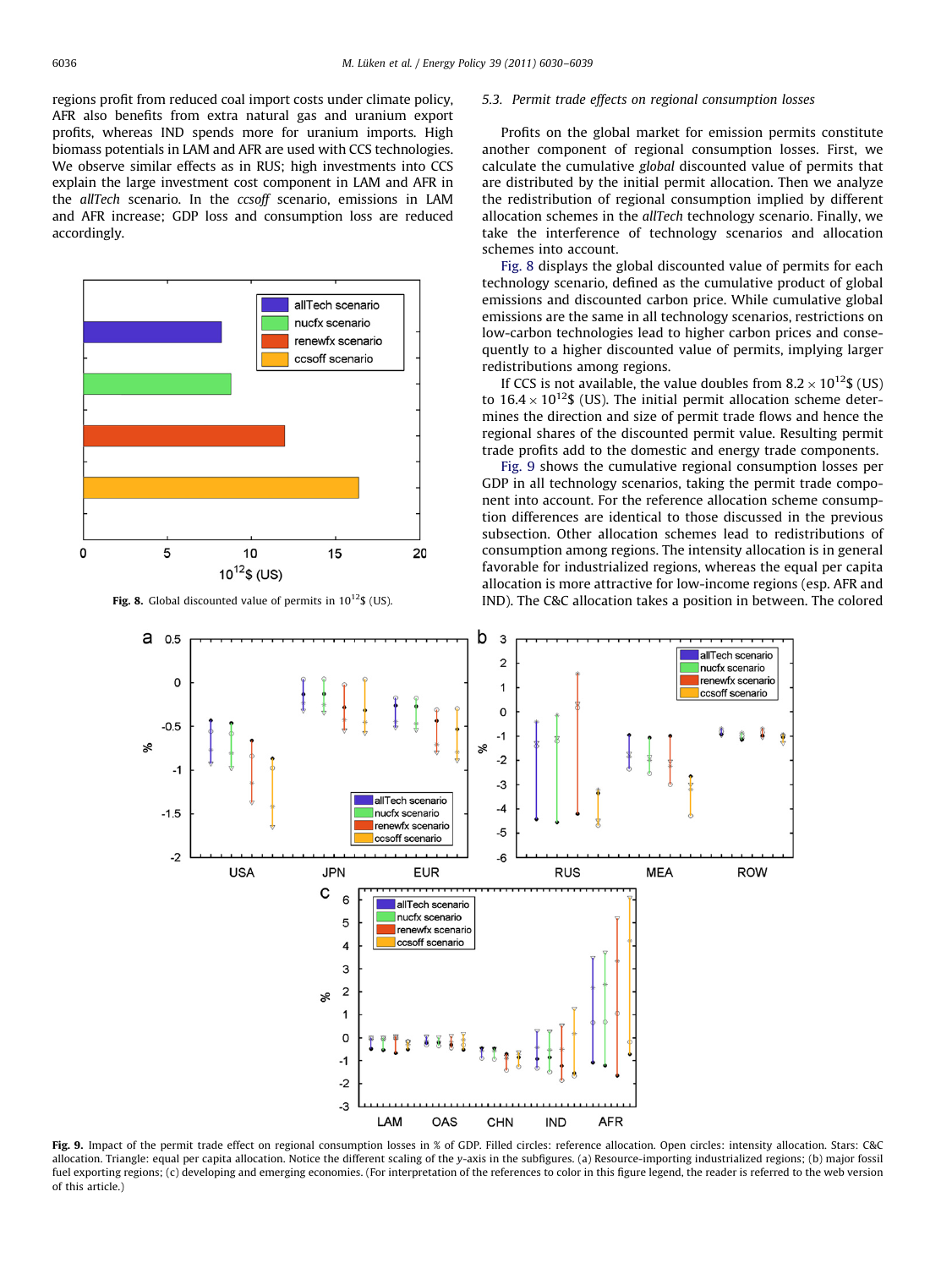<span id="page-7-0"></span>bars in the figure indicate the size of redistribution given the range of allocation schemes in this study.

A comparison of technology scenarios reveals that the range of redistribution grows if restrictions on low-carbon technologies apply, except for the regions RUS and LAM in the *ccsoff* scenario: in the allTech scenario, the consumption in USA would decrease by about 0.4% under the reference allocation and by 0.9% under an equal per capita allocation. This range of 0.5% grows to 0.9% in the ccsoff scenario. For AFR, the range between reference allocation and equal per capita allocation grows from 4.5% in the *allTech* scenario to more than 6% in the ccsoff scenario. Hence, the availability of low-carbon technologies is advantageous for permit importers to keep carbon prices and ranges of redistribution low; the opposite holds for permit exporters.

A reduced availability of technologies has a smaller impact on regional consumption losses than a variation of the allocation scheme, except for ROW (all technology scenarios), RUS and LAM (ccsoff scenario). Hence, if selected low-carbon technologies are restricted, consumption differences for industrialized regions are still within the redistribution range of the allTech technology scenario. For example, the reference allocation in the ccsoff scenario leads to about the same consumption losses as the C&C allocation when CCS is available for USA, JPN and EUR.

In the ccsoff scenario, significant changes in the market allocation of the global emission reduction provide an explanation for the relatively low relevance of the initial permit allocation for RUS and LAM in this scenario: regional emissions increase strongly, so that the permit export under all allocation schemes is considerably lower as compared to the allTech scenario.

## 6. Discussion and conclusions

International climate policy negotiations can benefit from a deeper understanding how the design options of climate policy influence welfare redistributions among world regions. Previous studies have focused on particular effects without a comprehensive quantification of their contributions to regional consumption losses. This paper analyzes regional consumption losses in a framework that allows for a complete decomposition into domestic, energy trade and emission permit trade effects. The influence of technological availability and its interference with permit allocation schemes on the effects is discussed, based on a series of scenarios in the global multi-regional hybrid model REMIND-R. While the analysis of the permit trade effect assumes a global cap-and-trade system, the results on the domestic and energy trade effect require global participation, but not necessarily a capand-trade regime.

Our first key result states that domestic effects are the major contribution to regional consumption losses in most regions and scenarios. In particular, GDP losses, higher expenditures for investments into energy transformation technologies and reduced spending for fuels play a dominant role. When restrictions on certain technologies apply, regional economies generally react by increased GDP losses, particularly in a scenario without CCS. A welfare-maximizing market allocation of global mitigation efforts in REMIND-R leads to exceptions for some regions. If CCS is not available, the regions RUS and LAM have a limited potential to employ alternative low-carbon technologies and consequently reduce their contribution to the global abatement effort. In consequence, their GDP losses are smaller than in the scenario without technology restrictions.

Our second key result is the quantification of the energy-trade effect. The substitution from coal and oil to natural gas and uranium changes trade profits and costs for both importers and exporters. The coal-trade effect is more prominent than the oil-trade effect due to higher costs to substitute oil under climate policy. As the devaluation of coal and oil endowments constitutes a major reason for the relatively high consumption losses of fossil energy exporting regions, the effect is more pronounced for exporters. If CCS is not available, the impossibility to compensate emissions from oil use by biomass technologies with CCS leads to a significant increase in the devaluation of oil endowments. On the contrary, natural gas endowments are revalued by climate policy, especially in scenarios where the usage of renewable energy is restricted. The relevance of energy trade-related effects on consumption losses supports and specifies respective conclusions by [den Elzen et al. \(2008\)](#page-9-0) and [Leimbach et al. \(2010b\).](#page-9-0) The devaluation of fossil endowments reported in this study should be regarded as a lower limit, because it depends on the extraction cost curve approach used in the model which constitutes rather an upper limit of cost estimates.

The third key result can be drawn from the consideration of the permit trade effect: excluding low-carbon technologies from the portfolio of mitigation options leads to a higher monetary value of the emission budget. Consequently, the range of redistribution implied by different permit allocation schemes grows for most regions, in good agreement with [Luderer et al. \(2009\),](#page-9-0) and even exceeds the range of consumption losses that occur from a comparison of technology scenarios. In a more general perspective, it can be assumed that other measures that elevate the global carbon price (for example stricter climate targets or a delay of action) lead to a higher global permit value.

The decomposition method presented in this study allows for the analysis of contributions to regional consumption differences in a cumulative perspective. The development of contributions over time can be assessed by an extension of the method in future studies.

From the perspective of design options for an international climate agreement, the results allow to identify negotiable contributions to regional mitigation costs. The availability of technological options is primarily subject to technological developments; however, programs to enhance the global feasibility of low-carbon technologies as part of an international agreement could lower mitigation costs for most world regions, as indicated by reduced consumption losses in the scenario with all technologies available. On the contrary, the initial permit allocation scheme is fully subject to international negotiations. For this reason, allocation schemes can be designed to partially compensate regional mitigation costs – within certain boundaries – according to considerations of equity or political acceptability. The limits of this negotiable component in regional mitigation costs are subject to the permit market volume and accordingly to the availability of low-carbon technologies.

The results indicate strong incentives for industrialized regions to promote the feasibility of low-carbon technologies for reducing their mitigation costs. This argument applies in particular under allocation schemes that generate particularly high redistributions (e.g. equal per capita or C&C) and are therefore more acceptable for poorer world regions. For example, if CCS is available and a C&C allocation is globally accepted, consumption losses for industrialized regions are not higher than in the reference allocation but without feasibility of CCS. A broad portfolio of low-carbon technologies could thus help to facilitate international negotiations on a permit allocation scheme, thereby increasing the chances to attain a global agreement on a stringent global climate policy. More awareness about the importance of technology for the distributive consequences of climate policy could be beneficial for the success of negotiations.

Some of the results depend on specific features of the REMIND-R model. The range of redistributions in this study is limited by relatively moderate carbon prices in REMIND-R ([Clarke](#page-8-0) [et al., 2009;](#page-8-0) [Edenhofer et al., 2010](#page-9-0)), and the separability of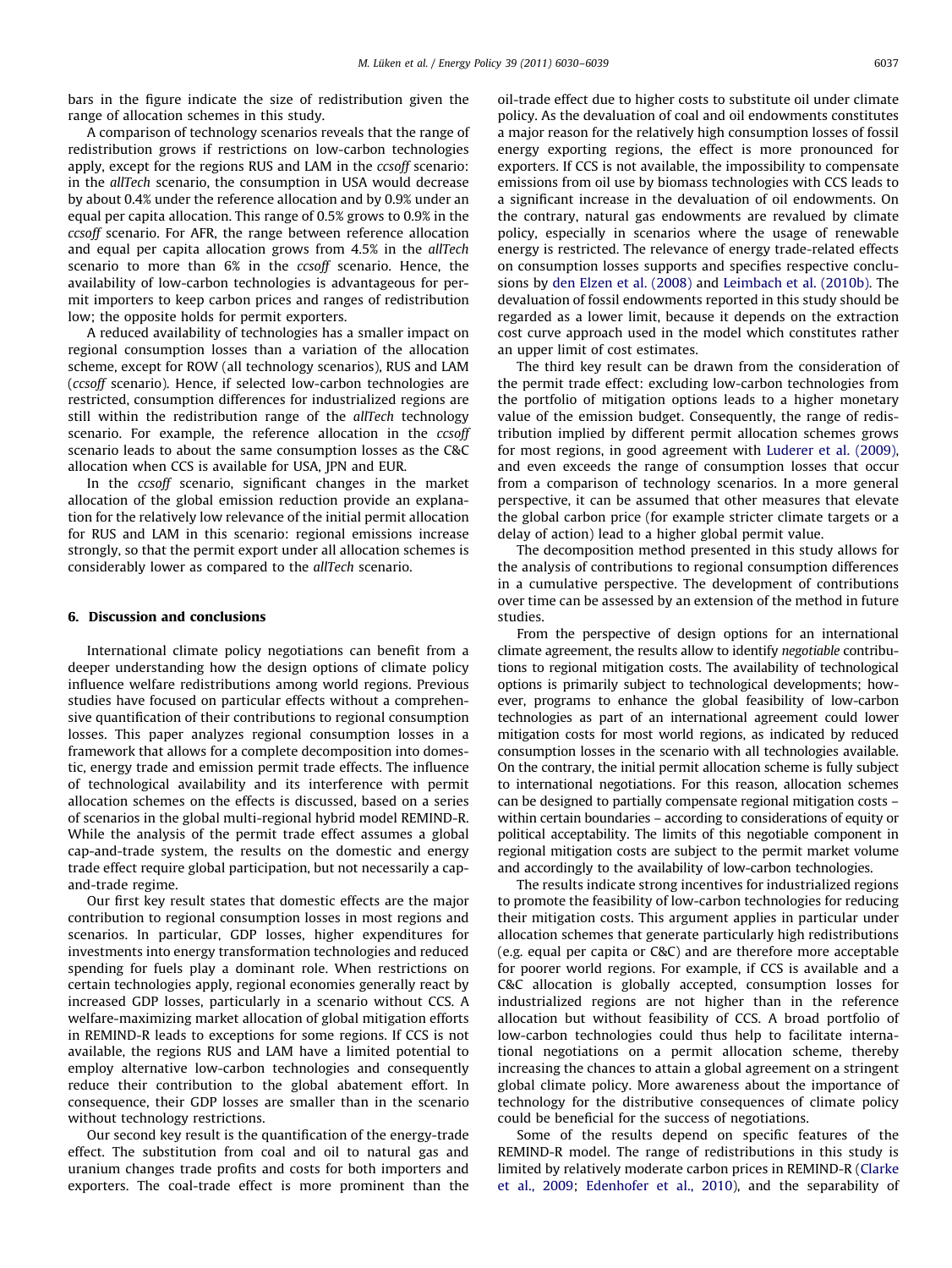<span id="page-8-0"></span>allocation-induced redistributions from other effects is based on the model assumption of free flows of capital and permits. Similar analyses with other integrated assessment models would hence be beneficial to assess the robustness of the results.

The choice of assumptions and scenario definitions in this study is motivated to explore the policy space and to compare different alternatives rather than to assess the consequences of politically feasible strategies. In particular, the ccsoff scenario bears several reservations. If CCS – in particular if fueled by bioenergy – is not available, then the optimal trajectory is to reduce emissions very quickly, if a strict carbon budget shall be achieved. If we also assume that the emissions keep on growing in the short term the costs of mitigation would increase. Furthermore, we follow a first-best approach of an immediate global capand-trade system. International negotiations have failed so far to establish such a system, and current emission trends point upwards. Accordingly, recent studies analyze the effect of delaying the implementation of a global stringent climate target on mitigation strategies and costs (e.g. Clarke et al. 2009; [Jakob et al.,](#page-9-0) [in press\)](#page-9-0). Increased global mitigation costs from delayed action are a major result of these studies. Likewise, regional costs (and their dependence on the availability of technologies) are modified by delayed action. We defer this important analysis to future research.

### Appendix

We use an economic decomposition method to quantify contributions of domestic and trade-related effects on regional consumption differences between a business as usual scenario (BAU) and climate policy scenarios.

The macroeconomic budget balances the macroeconomic output Y, reduced by net exports  $X_G$  of the aggregate good, with consumption C, investments into the macroeconomic capital stock I, fuel costs  $G_{fuel}$  and energy system investment costs including O&M costs  $G_{inv}$ . For both the BAU and the policy scenario, we convert the equation to present value prices by multiplying Eq. (2) with the good price in the BAU scenario,  $p_G^{\textit{BAU}}(t)$ . We use the same price vector for both scenarios, because the same discounting is needed for a comparison. Then, we sum the discounted macroeconomic budget over time. We use the following definitions to simplify notation (analogous definitions apply to the right hand side terms in Eq. (5)):

$$
\overline{Y}(r) := \sum_{t} p_G(t) \cdot Y(t, r), \quad \overline{X}_{E,i}(r) := \sum_{t} p_{E,i}(t) \cdot X_{E,i}(t, r)
$$
(4)

For the BAU scenario, we can now include the intertemporal trade balance and replace revenues from good trade by revenues from energy trade:

$$
\overline{Y}^{BAU}(r) + \sum_{i} \overline{X}^{BAU}_{E,i}(r) = \overline{C}^{BAU}(r) + \overline{I}^{BAU}(r) + \overline{G}^{BAU}_{fuel}(r) + \overline{G}^{BAU}_{inv}(r) \quad \forall r \tag{5}
$$

For the policy scenario, we have multiplied the macroeconomic budget by the BAU scenario good price, whereas the intertemporal trade balance contains the policy scenario good price. Hence we extend the good trade component in the macroeconomic budget and rewrite the term to separate the good trade component in terms of the policy scenario good price:

$$
\overline{Y}^{POL}(r) - \frac{\Sigma_t p_C^{POL} X_C^{POL}}{\Sigma_t p_C^{POL} X_C^{POL}} \sum_t p_G^{BAU} X_C^{POL}
$$
\n
$$
= \overline{Y}^{POL}(r) - \frac{\Sigma_t p_C^{BAU} X_C^{POL}}{\Sigma_t p_C^{POL} X_C^{POL}} \sum_t p_C^{POL} X_C^{POL}
$$
\n
$$
= \overline{C}^{POL}(r) + \overline{I}^{POL}(r) + \overline{G}_{fuel}^{POL}(r) + \overline{G}_{inv}^{POL}(r) \quad \forall r
$$
\n(6)

Now we can include the intertemporal trade balance for the policy scenario:

$$
\overline{Y}^{POL}(r) + \gamma(r) \sum_{i} \overline{X}_{E,i}^{POL}(r) + \gamma(r) \overline{X}_{p}^{POL}(r)
$$
  
=  $\overline{C}^{POL}(r) + \overline{I}^{POL}(r) + \overline{G}_{fuel}^{POL}(r) + \overline{G}_{inv}^{POL}(r)$   $\forall r$  (7)

In Eq. (7), we introduce a region-specific factor  $\gamma(r)$ , defined as

$$
\gamma(r) = \frac{\sum_{t} p_G^{BAU} X_C^{Pol}}{\sum_{t} p_C^{Pol} X_C^{Pol}} \tag{8}
$$

The factor  $\gamma(r)$  revalues trade revenues in the policy scenario with respect to present value prices of the BAU scenario. (Please note that  $\gamma(r)$  is not defined if  $\Sigma_t p_C^{POL} X_G^{POL}$  equals zero.)

From Eq. (7) and its business as usual counterpart, Eq. (5), we determine absolute differences of the components. Dividing by GDP in the BAU scenario,  $\overline{Y}^{BAU}(r)$ , yields relative differences. Eqs. (5) and (7) imply that consumption differences can be explained as the sum of all other components:

$$
\Delta C(r) = \Delta Y(r) - \Delta I(r) - \Delta G_{inv}(r) - \Delta G_{fuel}(r)
$$
  
+  $\gamma(r) \left( \sum_{i} \overline{X}_{E,i}^{POL}(r) - \sum_{i} \overline{X}_{E,i}^{BAU}(r) + \overline{X}_{p}^{POL}(r) \right)$   $\forall r$  (9)

We calculate the net energy trade effect by subtracting the share of  $\Delta G_{fuel}(r)$  that can be attributed to fuel export from of  $\Delta X_{E,i}(r)$ . Remaining extraction costs cover domestic fuel use. With the definitions  $\Delta X_{E,i}(r) = \gamma(r) (\overline{X}_{E,i}^{POL}(r) - \overline{X}_{E,i}^{BAU}(r))$  and  $\Delta X_p(r) =$  $\gamma(r) \overline{X}_p^{POL}(r)$ , this leads to Eq. (3) in [Section 3](#page-2-0).

The choice of an initial permit allocation scheme has two implications for the components in Eq. (9): First, permit trade revenues are covered in  $\overline{X}_p^{POL}(r)$ . The initial allocation does not influence regional investment decisions, so the components  $\Delta Y(r)$ ,  $\Delta I(r)$ ,  $\Delta G_{fuel}(r)$  and  $\Delta G_{inv}(r)$  but also physical trade flows $\overline{X}_{E,i}(r)$  are constant if the initial allocation changes. Second, a modified initial permit allocation affects good trade revenues according to Eq. (1), so that values of  $\gamma(r)$  change. In consequence, the evaluation of trade-related components is subject to the initial allocation, even if the physical trade flows are not. But we find that the revaluation of energy trade revenues is a small effect compared to redistributions from permit trade.

## References

- Bauer, N., Edenhofer, O., Haller, M., Klein, D., Lorenz, A., Luderer, G., Ludig, S., Lueken, M., Pietzcker, R., 2010. Technologies, policies and economics of global reductions of energy related  $CO<sub>2</sub>$  emissions. An analysis with ReMIND. Paper Presented at the Fourth World Congress of Environmental and Resource Economists. 28 June–2 July, 2010, Montreal, Canada.
- Bauer, N., Edenhofer, O., Jakob, M., Ludig, S., Lueken, M., 2009a. Electricity trade among world regions—trade theoretic foundation of energy–economy models. Paper Presented at the NCCR Conference on International Dimensions of Climate Policies. 21-23 January, 2009, Bern, Switzerland. <[http://www.nccr-cli](http://www.nccr-climate.unibe.ch/conferences/climate_policies/working_papers/Bauer.pdf) [mate.unibe.ch/conferences/climate\\_policies/working\\_papers/Bauer.pdf](http://www.nccr-climate.unibe.ch/conferences/climate_policies/working_papers/Bauer.pdf) $\rangle$ .
- Bauer, N., Edenhofer, O., Kypreos, S., 2008. Linking energy system and macroeconomic growth models. Journal of Computational Management Science 5, 95–117.
- Bauer, N., Edenhofer, O., Leimbach, M., 2009b. Low-stabilisation scenarios and technologies for carbon capture and sequestration. Energy Procedia 1, 4031–4038.
- Böhringer, C., Rutherford, T.F., 1999. Decomposing General Equilibrium Effects of Policy Intervention in Multi-Regional Trade Models. Method and Sample Application. ZEW Discussion Paper 99-36.
- Böhringer, C., Rutherford, T.F., 2000. Decomposing the Costs of Kyoto. A Global CGE Analysis of Multilateral Policy Impacts. ZEW Discussion Paper 00-11.
- Bosetti, V., Carraro, C., Massetti, E., Sgobbi, A., Tavoni, M., 2009. Optimal energy investment and R&D strategies to stabilize atmospheric greenhouse gas concentrations. Resource and Energy Economics 31, 123–137.
- Clarke, L., Edmonds, J., Krey, V., Richels, R., Rose, S., Tavoni, M., 2009. International climate policy architectures: overview of the EMF 22 international scenarios. Energy Economics 31, S64–S81.
- Crassous, R., Hourcade, J.C., Sassi, O., 2006. Endogenous structural change and climate targets. Modeling experiments with Imaclim-R. The Energy Journal